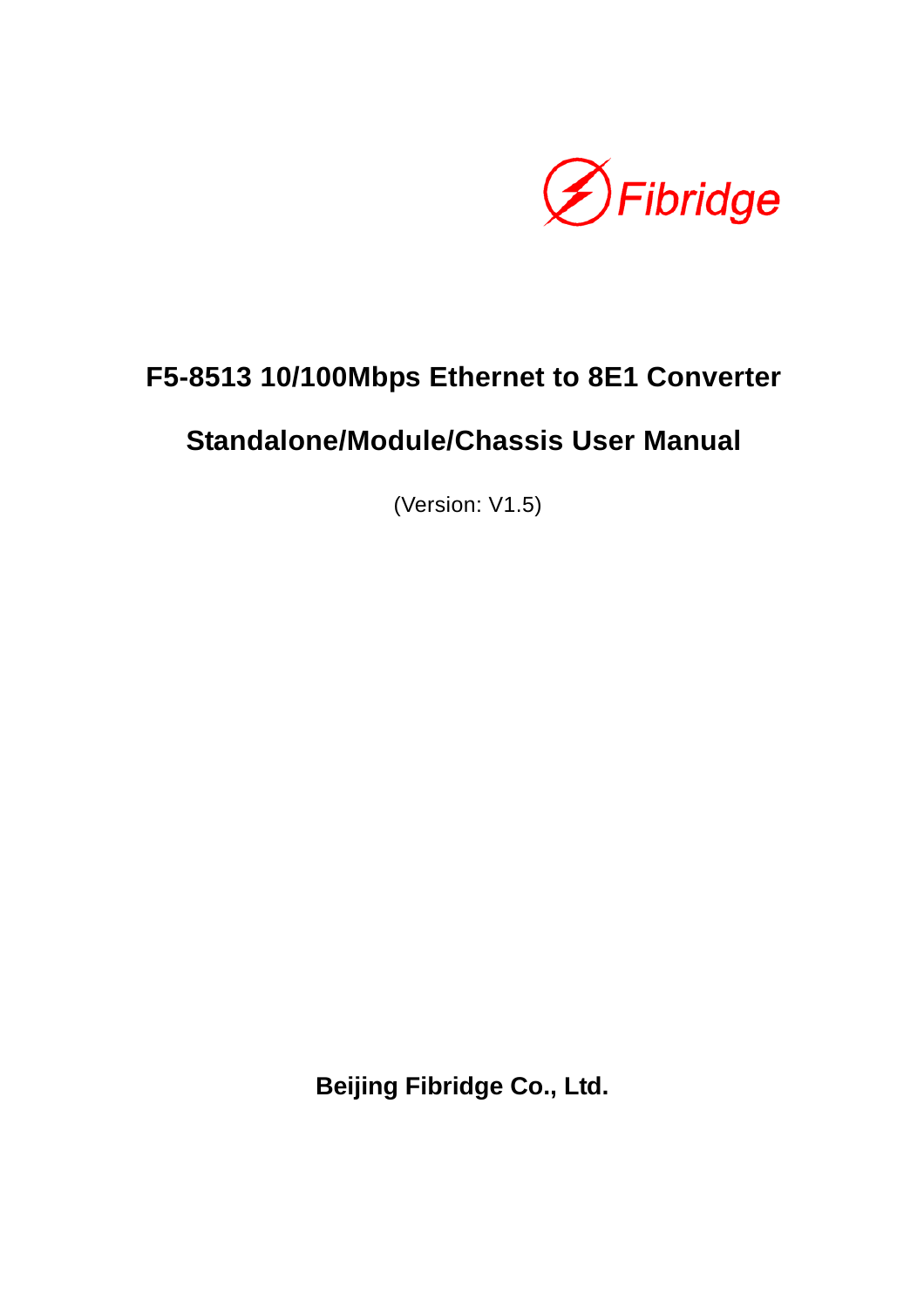

# **Content**

|    | 3.1. |                                                         |  |
|----|------|---------------------------------------------------------|--|
|    | 3.2. |                                                         |  |
|    | 3.3. |                                                         |  |
|    | 3.4. |                                                         |  |
|    | 3.5. |                                                         |  |
|    |      |                                                         |  |
|    | 4.1. |                                                         |  |
|    | 4.2. |                                                         |  |
|    | 4.3. |                                                         |  |
|    | 4.4. |                                                         |  |
|    | 4.5. |                                                         |  |
|    | 4.6. | Sketch map of the FC-812-M Module (Management Module) 5 |  |
|    | 4.7. |                                                         |  |
|    | 4.8. |                                                         |  |
|    | 4.9. |                                                         |  |
| 5. |      |                                                         |  |
|    |      |                                                         |  |
|    | 6.1. |                                                         |  |
|    | 6.2. |                                                         |  |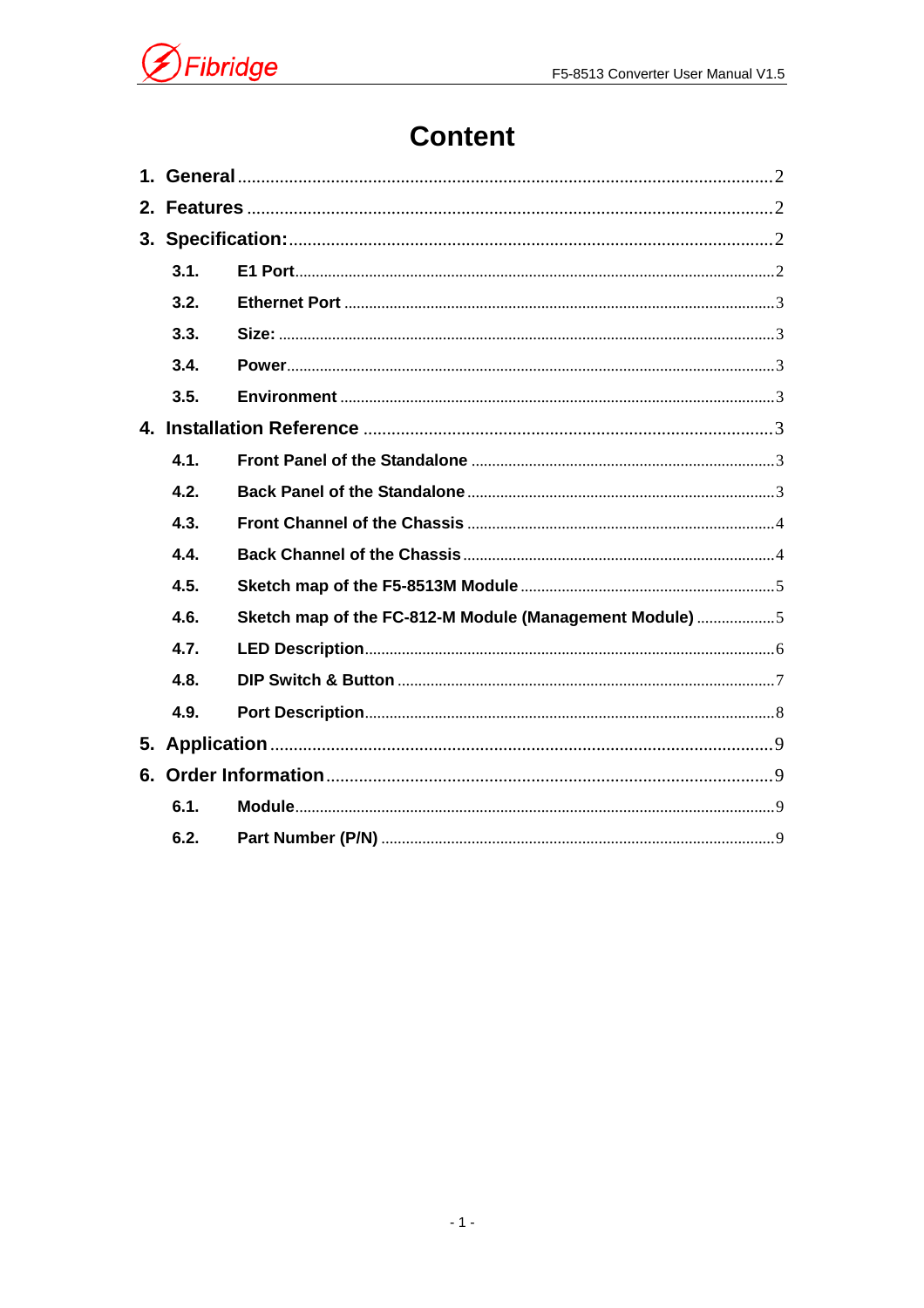Fibridge

# **1. General**

F5-8513 is the most newly promoted product that can convert 100Base-TX or 10Base-T Ethernet to 8E1 signals, and vice versa. This protocol converter can extend the bandwidth to 16.384Mbps. It not only provide completed indicators to show the status and alarm messages of the E1 line and Ethernet port, but also support BER Stat. of E1 and flow Stat. of Ethernet port. It is widely used in two LAN connecting, remote monitor and video broadcasting.

# **2. Features**

- Compatible with ITU-T G703, G704 and G823
- Support 10Base-T, 100Base-TX protocol
- 4096 pieces of MAC address list and with address filter function
- Ethernet port support MDI/MDI-X auto-detect
- Enable any group of CH1-CH8 E1 channel to transmit the data at will
- $\bullet$  Extend the bandwidth to 16.384Mbps when using 4E1 channels
- Support auto-inspection of effective E1 channel without interruption of data transfer.
- Automatically cut off the E1 Channel when it has LOS and AIS alarm, and inform the remote end simultaneously.
- Support Bi-directional Local Loop
- 75ohm unbalanced E1 channel impedance
- Standalone and Chassis Module optional, Chassis support SNMP-based management
- Internal power supply, AC160V-260V or DC -48V optional

## **3. Specification:**

### **3.1. E1 Port**

- Bit rate: 2.048 Mbps
- Line code: HDB3
- Standard: Compatible with ITU-T G703, G704
- Impedance: 75ohm
- Connector: BNC
- $\bullet$  Number of E1: 8
- Jitter Performance: compatible with G.742 and G.823
- Timing Mode: Internal Clock or Recovered from E1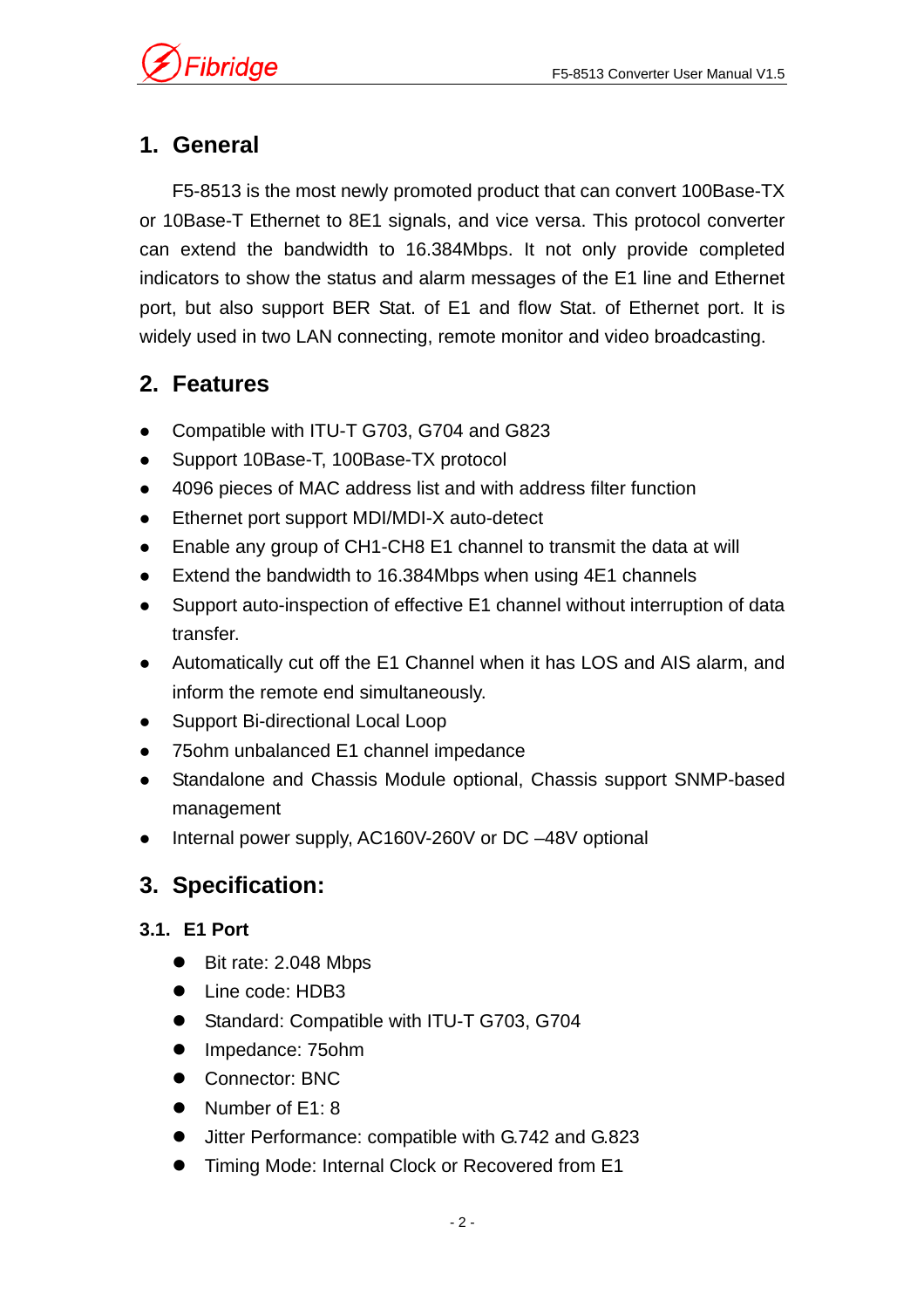

### **3.2. Ethernet Port**

- Port Speed: 10/100Mbps Auto-Selection
- Auto-negotiation with half/full duplex
- Standard: Compatible with IEEE802.3, 802.3u
- Connector: RJ45 (MDI/MDI-X auto-detect)
- Number of Ports: 1 or 3 or 4 ports

### **3.3. Size:**

 $\bullet$  483mm (W)  $\times$ 44mm (H)  $\times$ 140mm (D)

### **3.4. Power**

- AC Power: 100V-240V, 0.4-0.2A, 50-60 Hz
- $\bullet$  DC Power: -48V, 0.4A
- Consumption: Less than 3 Watts

### **3.5. Environment**

- Temperature: 0℃-50℃
- Humidity: 30%-90%

# **4. Installation Reference**

### **4.1. Front Panel of the Standalone**



⑴ Buttons, see **4.8.1** ⑵ DIP Switches, see **4.8.1** ⑶ LEDs , see **4.7.1** ⑷ Power Switch

### **4.2. Back Panel of the Standalone**

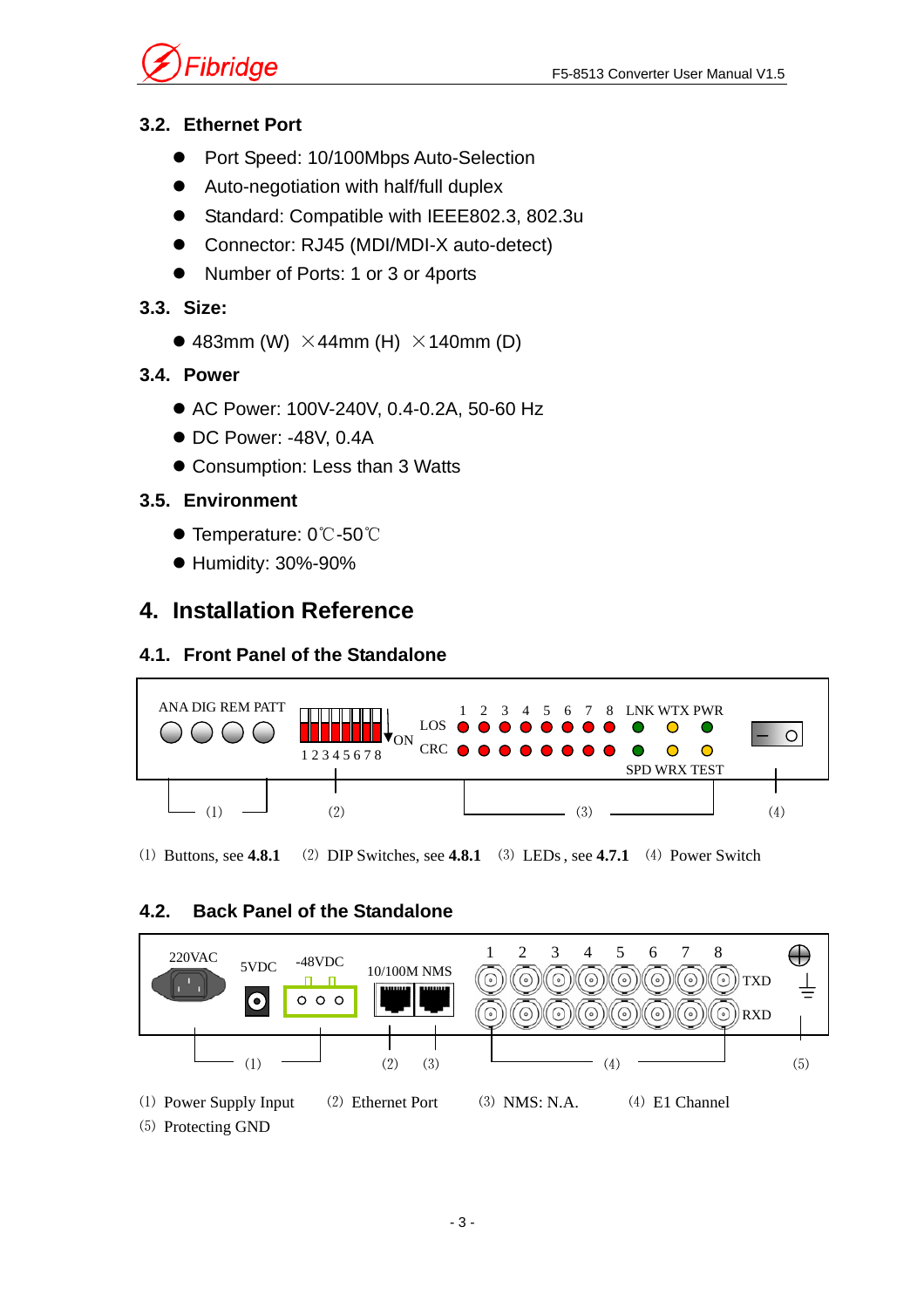

### **4.3. Front Channel of the Chassis**



- ⑴ Managed Module
- ⑵ 12 pieces of F5-8513M Modules
- ⑶ 2 pieces of Power Supply Modules

### **4.4. Back Channel of the Chassis**



⑴ Managed Port Connectors of Managed Module.

The upper RJ45 is MDI connector, the below RJ45 is MDI-X connector.

⑵ E1 & Ethernet port Connectors of F5-8513M Modules.

DB37 is for E1 ports, Upper RJ45 is for Ethernet ports. The below RJ45 is not available.

⑶ Power Supply Input Connector.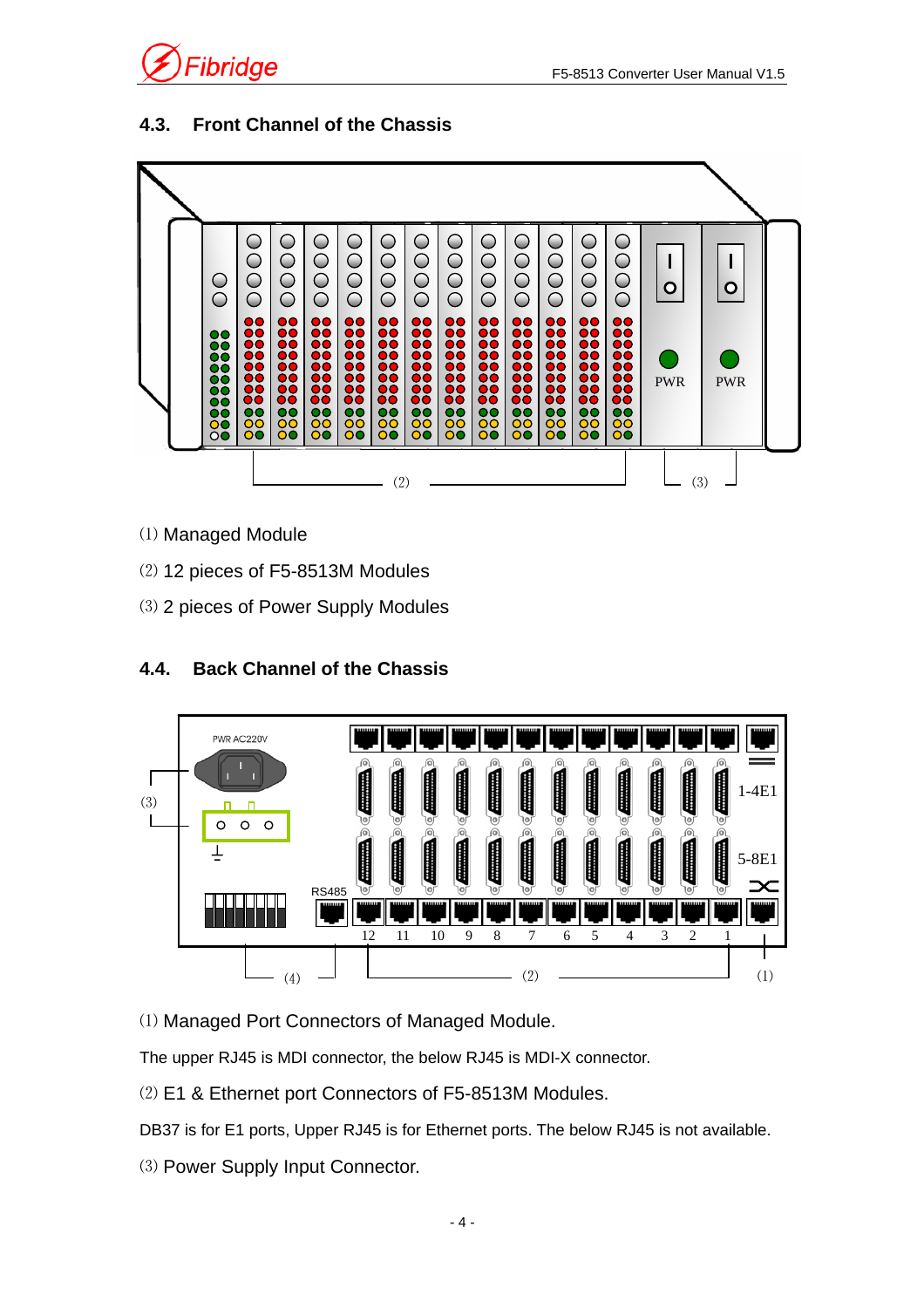

The upper is for 220VAC, the below is for -48VDC.

⑷ DIP switch and RS485

 They are reserved and are not available for current version. The first 2 bit of the DIP switch should be reserved to ON.

#### **4.5. Sketch map of the F5-8513M Module**



Please refer to the standalone products to get the definition.

#### **4.6. Sketch map of the FC-812-M Module (Management Module)**



⑴ Buttons, see **4.8.3** ⑵ LEDs, see **4.7.2**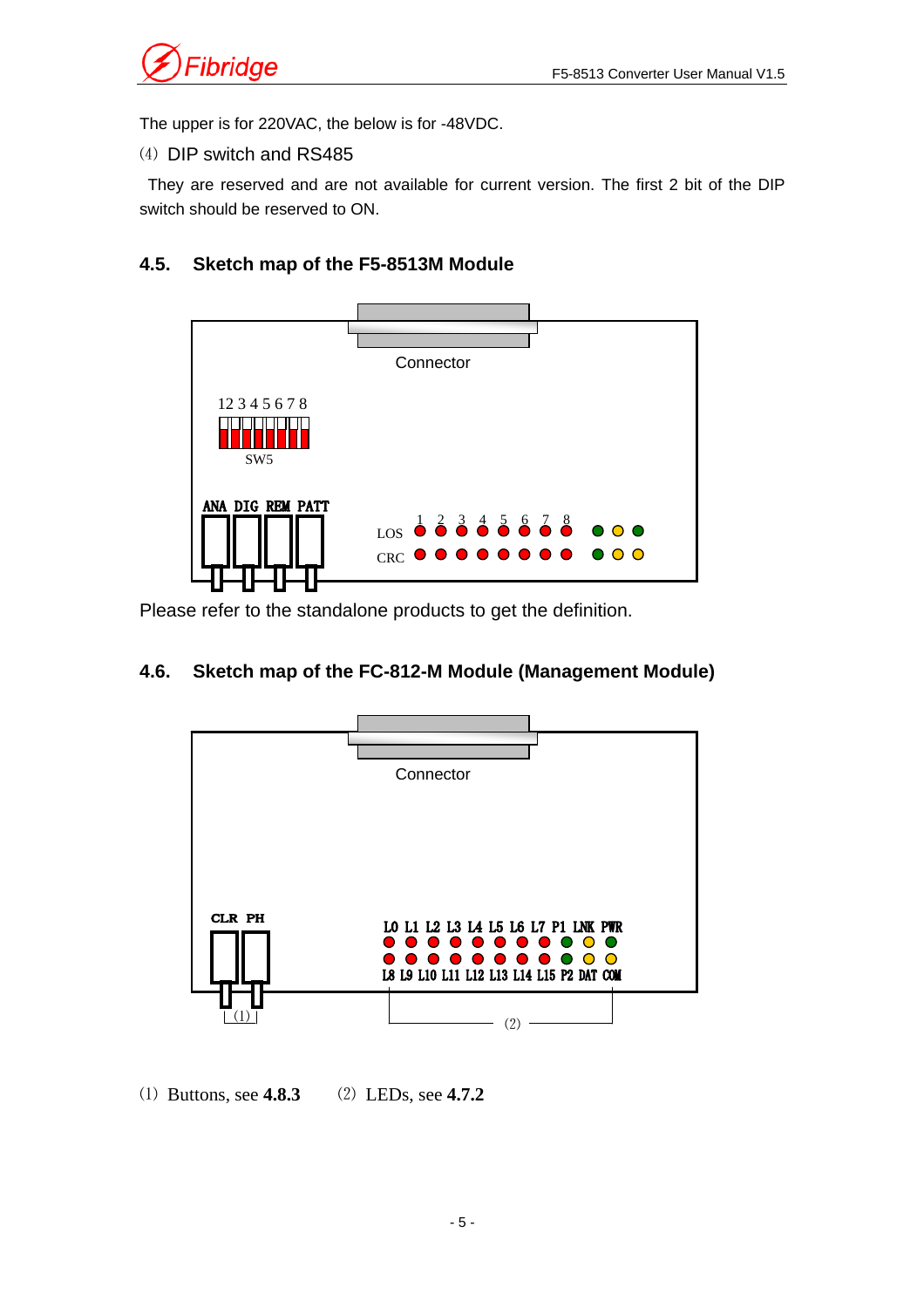

### **4.7. LED Description**

| 4.7.1. LED Status Description of standalone/Module products |  |
|-------------------------------------------------------------|--|
|-------------------------------------------------------------|--|

| <b>Indicator</b>     | <b>Color</b> | Stat.                        | <b>Description</b>                                      |  |
|----------------------|--------------|------------------------------|---------------------------------------------------------|--|
| <b>PWR</b>           | Green        | <b>ON</b><br>Power supply OK |                                                         |  |
| TEST<br>Yellow<br>ON |              |                              | Any of 4 buttons-ANA, DIG, REM, PATT is<br>pressed down |  |
| <b>WTX</b>           | Yellow       | <b>Blink</b>                 | E1 channel is transmitting data                         |  |
| <b>WRX</b>           | Yellow       | <b>Blink</b>                 | E1 channel is receiving data                            |  |
| <b>LNK</b>           | Green        | <b>ON</b>                    | Ethernet port link OK                                   |  |
|                      |              | <b>OFF</b>                   | Ethernet port link Loss                                 |  |
| <b>SPD</b>           |              | <b>ON</b>                    | Ethernet port works on 100Mbps speed                    |  |
|                      | Green        | <b>OFF</b>                   | Ethernet port works on 10Mbps speed                     |  |
| E <sub>1</sub> LOS   | <b>RED</b>   | <b>ON</b>                    | 1-8 E1 channel loss signal                              |  |
| $1 - 8$              |              | <b>Blink</b>                 | 1-8 E1 Line link protocol is being created              |  |
|                      |              | <b>OFF</b>                   | 1-8 E1 is OK                                            |  |
| E <sub>1</sub> CRC   | RED          | ON                           | 1-8 E1 CRC error                                        |  |
| $1 - 8$              |              | <b>Blink</b>                 | 1-8 E1 transfer delay over the limitation               |  |
|                      |              | OFF                          | 1-8 E1 have no CRC error                                |  |

### 4.7.2. LED Status Description of Management Module FC-812-M

| <b>Indicator</b> | Color     | Stat.                   | <b>Description</b>                                                 |  |
|------------------|-----------|-------------------------|--------------------------------------------------------------------|--|
| <b>PWR</b>       | Green     | ON                      | Power supply OK                                                    |  |
| <b>COM</b>       | Red/Green | <b>Blink</b>            | Managed Module<br>communicating<br>with<br>is.<br>F5-8513M Modules |  |
|                  |           | ON<br>$\alpha$ r<br>OFF | Managed Module is idle or Power is off.                            |  |
|                  | Green     | <b>ON</b>               | Ethernet port link OK                                              |  |
| <b>LNK</b>       |           | OFF                     | Ethernet port link Loss                                            |  |
|                  |           | <b>OFF</b>              | Ethernet port works on 10Mbps speed                                |  |
| <b>DATA</b>      | Yellow    | ON                      | Ethernet is transmitting or receiving data                         |  |
| P1, P2           | Green     | ON                      | Power Module is communicating with Managed<br>Card                 |  |
|                  |           | OFF                     | Module<br>isn't<br>communicating<br>with<br>Power<br>Managed Card  |  |
| $LO-L11$         | Green     | ON                      | Module 1 to 12 is communicating with Managed<br>Card               |  |
|                  |           | <b>OFF</b>              | Module 1 to 12 isn't communicating<br>with<br>Managed Card         |  |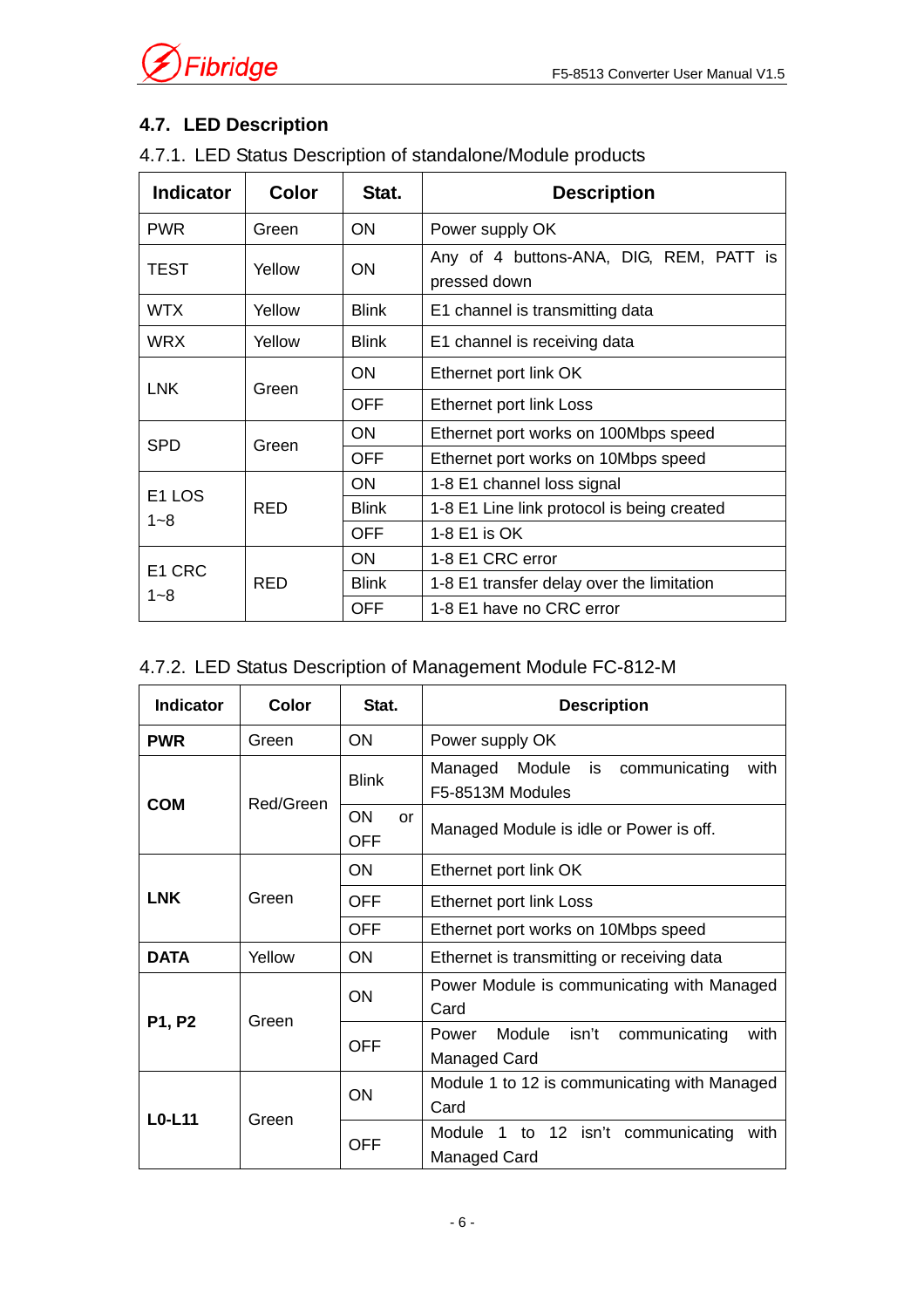

| ∟12-L15 | ∶reen<br>. . | Not.<br>Available<br>ıυι |
|---------|--------------|--------------------------|
|---------|--------------|--------------------------|

#### **4.8. DIP Switch & Button**

#### 4.8.1. DIP Switch Setting of F5-8513 and F5-8513M

| <b>Bit</b> | <b>Description</b>                                 |  |  |
|------------|----------------------------------------------------|--|--|
|            | CRC alarm limitation setting                       |  |  |
| $1 - 2$    | ON, ON : no setting<br>OFF, ON: 1x10-4             |  |  |
|            | ON, OFF: 1x10-5                                    |  |  |
|            | OFF, OFF: 1×10-6 (default)                         |  |  |
| 3          | OFF->ON or ON->OFF change will reset local device  |  |  |
| 4          | OFF->ON or ON->OFF change will reset remote device |  |  |
| $5-8$      | Reserved                                           |  |  |

#### 4.8.2. Button Description of the F5-8513 and F5-8513M

 $\bullet$  ANA:

Local loop of E1, used to test if local device and connect wire is normal



### $\bullet$  DIG

Not Available.

 $\bullet$  REM

E1 Loop: from local to remote side.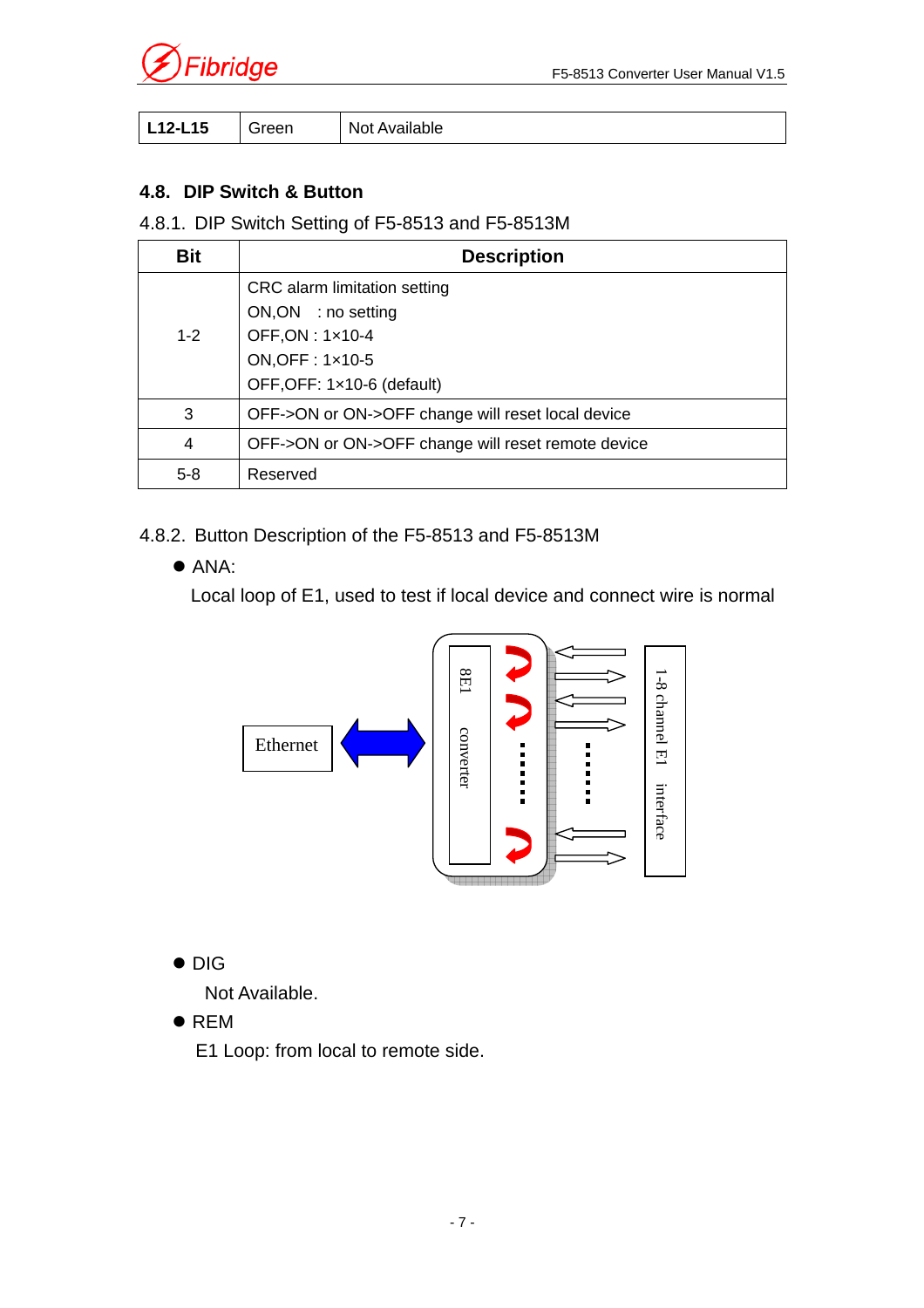



 $\bullet$  PATT:

Not Available.

4.8.3. Button Description of the FC-812-M

 $\bullet$  CLR

If press CLR button down and reset the management module FC-812-M, some configuration will be set to factory setting as below:

| IP address:                 | 192.168.0.140 |
|-----------------------------|---------------|
| Subnet Mask:                | 255.255.255.0 |
| Gateway:                    | 192.168.0.1   |
| WEB type login user's name: | user          |
| WEB type password:          | pass          |

 $\bullet$  PH

Not Available.

#### **4.9. Port Description**

4.9.1. Power input

| <b>Type</b> | <b>Description</b>            | <b>NOTE</b>          |
|-------------|-------------------------------|----------------------|
| 220V        | For 220VAC power supply input | One product can only |
| $+5V$       | For +5VDC power supply input  | support one kind of  |
| -48V        | For -48VDC power supply input | <b>Power Supply</b>  |

#### 4.9.2. 10/100M

#### Ethernet port

10/100Mbps, Half/Full Duplex auto-negotiate, MDI/MDI-X auto-detective.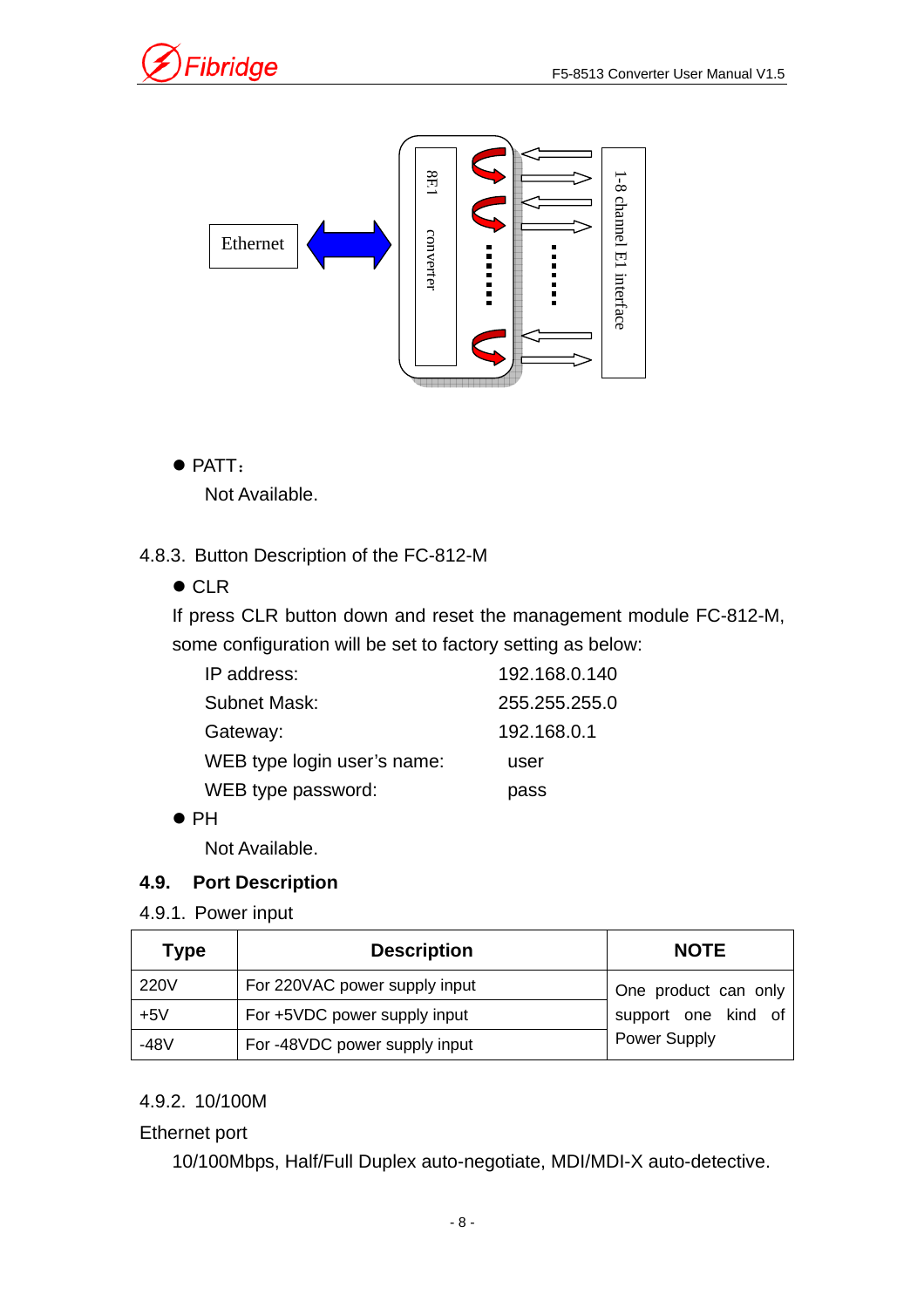

### 4.9.3. NMS

Not available.

4.9.4. TXD&RXD 1-8

1-8 channels of E1. TXD means OUT, RXD means IN.

## **5. Application**



The F5-8513 is widely used to connect two Ethernet, its 16.384Mbps bandwidth makes it adapt to mostly application. F5-8513 should be used in pairs and only support point-to-point application.

### **6. Order Information**

### **6.1. Module**

**F5-4511** Ethernet to 1-8 E1 Protocol Converter Series

### **6.2. Part Number (P/N)**

**F5-8513A** 10/100Mbps Ethernet to 8E1 Protocol Converter, Standalone, AC220V power supply

**F5-8513D** 10/100Mbps Ethernet to 8E1 Protocol Converter, Standalone,

DC-48V power supply

**F5-8513M** 10/100Mbps Ethernet to 8E1 Protocol Converter, Module (Card)

**FC-812** 12-slot Chassis, 6U height

**FP-8100A** 100W AC220V Power Module for FC-812 chassis

**FP-8100D** 100W DC-48V Power Module for FC-812 chassis

#### **We reserved the rights to modify this document without notice.**